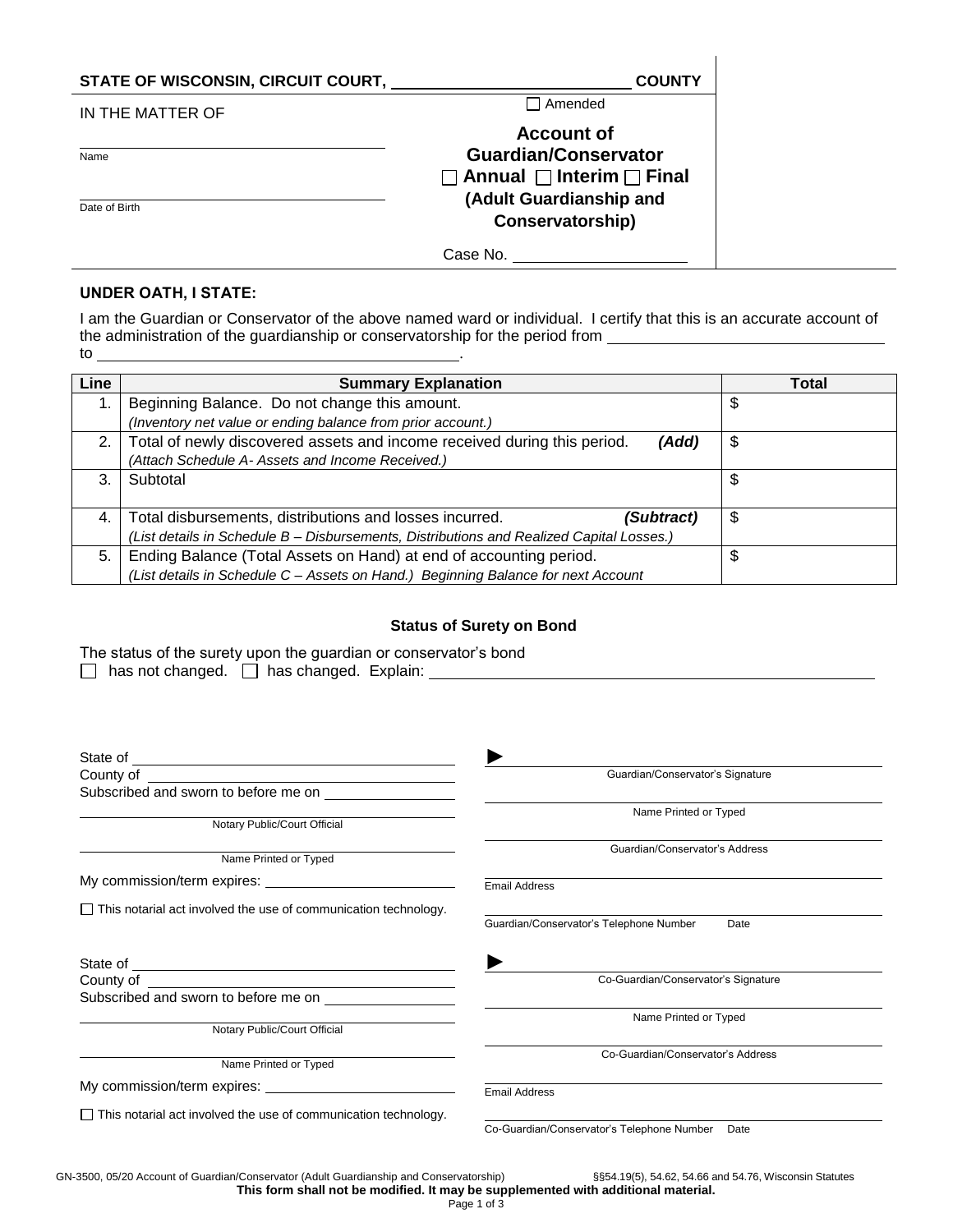| (If the space given is insufficient for any item, attach additional sheets.)                                                                                                                               |               |
|------------------------------------------------------------------------------------------------------------------------------------------------------------------------------------------------------------|---------------|
| Schedule A - Assets and Income Received                                                                                                                                                                    | See attached  |
| <b>Description</b>                                                                                                                                                                                         |               |
| (Example: Social security, pensions, interest, dividends, rental or other income, realized capital<br>gains from assets sold for more than inventory value or purchase price if acquired after the initial | <b>Amount</b> |
| inventory, assets discovered after filing initial inventory.)                                                                                                                                              |               |
|                                                                                                                                                                                                            | \$            |
|                                                                                                                                                                                                            |               |
|                                                                                                                                                                                                            |               |
|                                                                                                                                                                                                            |               |
|                                                                                                                                                                                                            |               |
|                                                                                                                                                                                                            |               |
|                                                                                                                                                                                                            |               |
|                                                                                                                                                                                                            |               |
|                                                                                                                                                                                                            |               |
|                                                                                                                                                                                                            |               |
|                                                                                                                                                                                                            |               |
|                                                                                                                                                                                                            |               |
|                                                                                                                                                                                                            |               |
|                                                                                                                                                                                                            |               |
|                                                                                                                                                                                                            |               |
|                                                                                                                                                                                                            |               |
|                                                                                                                                                                                                            |               |
|                                                                                                                                                                                                            |               |
|                                                                                                                                                                                                            |               |
| Enter Total on Page 1 Summary Explanation, Line 2.                                                                                                                                                         | \$            |
|                                                                                                                                                                                                            |               |
|                                                                                                                                                                                                            |               |
| Schedule B - Disbursements, Distributions and Realized Capital Losses                                                                                                                                      | See attached  |
| Itemize Disbursements, Distributions and Realized Capital Losses                                                                                                                                           |               |

| Scributib – Dispuisements, Distributibiis and Neanzeu Capital Losses                                  | <b>Jee allacheu</b>       |
|-------------------------------------------------------------------------------------------------------|---------------------------|
| Itemize Disbursements, Distributions and Realized Capital Losses                                      |                           |
| (Example: Costs of care of the ward/individual; payments made for the benefit of the ward/individual; | <b>Amount</b>             |
| assets sold for less than inventory value or purchase price if acquired after the initial inventory.) |                           |
|                                                                                                       | $\boldsymbol{\mathsf{S}}$ |
|                                                                                                       |                           |
|                                                                                                       |                           |
|                                                                                                       |                           |
|                                                                                                       |                           |
|                                                                                                       |                           |
|                                                                                                       |                           |
|                                                                                                       |                           |
|                                                                                                       |                           |
|                                                                                                       |                           |
|                                                                                                       |                           |
|                                                                                                       |                           |
|                                                                                                       |                           |
|                                                                                                       |                           |
|                                                                                                       |                           |
|                                                                                                       |                           |
|                                                                                                       |                           |
|                                                                                                       |                           |
|                                                                                                       |                           |
|                                                                                                       |                           |
|                                                                                                       |                           |
|                                                                                                       |                           |
|                                                                                                       |                           |
|                                                                                                       |                           |
| Enter Total on Page 1 Summary Explanation, Line 4.                                                    | $\boldsymbol{\$}$         |
|                                                                                                       |                           |